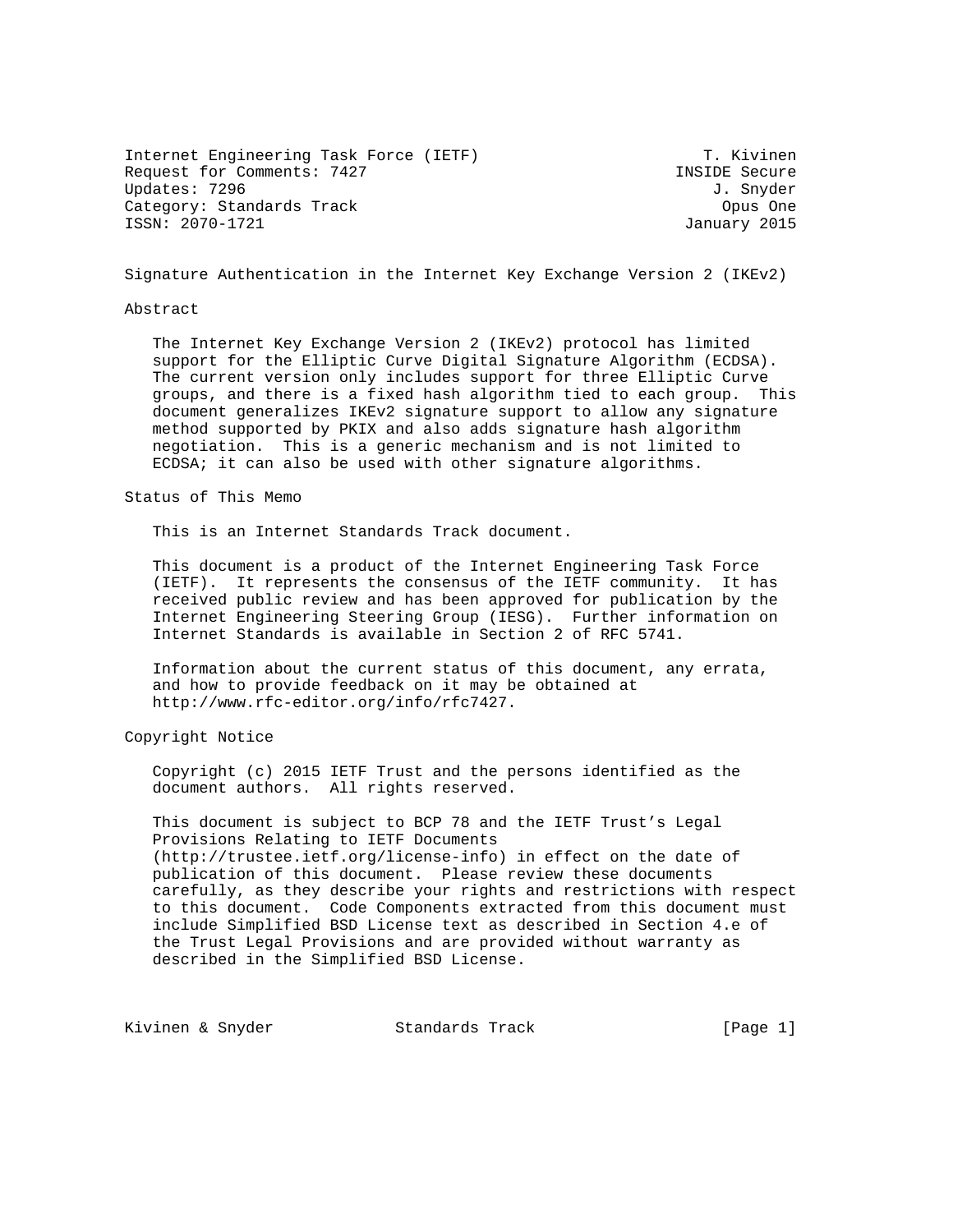Table of Contents

| 1.               |             | Introduction $\ldots \ldots \ldots \ldots \ldots \ldots \ldots \ldots$                                                                                                                                                               |                                                                           |  |  |  |  |  |  |  |  | 2               |
|------------------|-------------|--------------------------------------------------------------------------------------------------------------------------------------------------------------------------------------------------------------------------------------|---------------------------------------------------------------------------|--|--|--|--|--|--|--|--|-----------------|
| 2.               |             | $Terminology \ldots \ldots \ldots \ldots \ldots \ldots \ldots \ldots \ldots$                                                                                                                                                         |                                                                           |  |  |  |  |  |  |  |  | $\overline{4}$  |
| $\overline{3}$ . |             |                                                                                                                                                                                                                                      |                                                                           |  |  |  |  |  |  |  |  | $\overline{4}$  |
| 4.               |             | Hash Algorithm Notification                                                                                                                                                                                                          |                                                                           |  |  |  |  |  |  |  |  | $6\phantom{1}$  |
| 5.               |             | Selecting the Public Key Algorithm                                                                                                                                                                                                   |                                                                           |  |  |  |  |  |  |  |  | $7\phantom{.0}$ |
| б.               |             |                                                                                                                                                                                                                                      |                                                                           |  |  |  |  |  |  |  |  | 8               |
| 7.               |             |                                                                                                                                                                                                                                      |                                                                           |  |  |  |  |  |  |  |  | $\mathsf{Q}$    |
| 8 <sub>1</sub>   | References  |                                                                                                                                                                                                                                      |                                                                           |  |  |  |  |  |  |  |  | 10              |
| 8.1.             |             | Normative References                                                                                                                                                                                                                 |                                                                           |  |  |  |  |  |  |  |  | 10              |
|                  | 8.2.        | Informative References                                                                                                                                                                                                               |                                                                           |  |  |  |  |  |  |  |  | 10              |
|                  |             | Appendix A. Commonly Used ASN.1 Objects                                                                                                                                                                                              |                                                                           |  |  |  |  |  |  |  |  | 12              |
|                  |             | A.1. PKCS#1 1.5 RSA Encryption                                                                                                                                                                                                       |                                                                           |  |  |  |  |  |  |  |  | 12              |
|                  | A.1.1.      | shalWithRSAEncryption                                                                                                                                                                                                                |                                                                           |  |  |  |  |  |  |  |  | 12              |
|                  |             | A.1.2. sha256WithRSAEncryption                                                                                                                                                                                                       |                                                                           |  |  |  |  |  |  |  |  | 12              |
|                  |             | A.1.3. sha384WithRSAEncryption                                                                                                                                                                                                       |                                                                           |  |  |  |  |  |  |  |  | 13              |
|                  | A.1.4.      | sha512WithRSAEncryption                                                                                                                                                                                                              |                                                                           |  |  |  |  |  |  |  |  | 13              |
|                  |             |                                                                                                                                                                                                                                      |                                                                           |  |  |  |  |  |  |  |  | 13              |
|                  | A.2.1.      | $ds$ a-with-shal                                                                                                                                                                                                                     |                                                                           |  |  |  |  |  |  |  |  | 13              |
|                  | A.2.2.      | $ds$ a-with-sha $256$                                                                                                                                                                                                                |                                                                           |  |  |  |  |  |  |  |  | 14              |
|                  | A.3. ECDSA. | <u>. In the second contract of the second contract of the second contract of the second contract of the second contract of the second contract of the second contract of the second contract of the second contract of the secon</u> |                                                                           |  |  |  |  |  |  |  |  | 14              |
|                  | A.3.1.      |                                                                                                                                                                                                                                      |                                                                           |  |  |  |  |  |  |  |  | 14              |
|                  | A.3.2.      | ecdsa-with-sha256                                                                                                                                                                                                                    |                                                                           |  |  |  |  |  |  |  |  | 14              |
|                  | A.3.3.      | ecdsa-with-sha384                                                                                                                                                                                                                    |                                                                           |  |  |  |  |  |  |  |  | 15              |
|                  | A.3.4.      | $ecdsa-with-sha512$                                                                                                                                                                                                                  |                                                                           |  |  |  |  |  |  |  |  | 15              |
|                  |             | A.4. RSASSA-PSS                                                                                                                                                                                                                      |                                                                           |  |  |  |  |  |  |  |  | 15              |
|                  |             | A.4.1. RSASSA-PSS with Empty Parameters                                                                                                                                                                                              |                                                                           |  |  |  |  |  |  |  |  | 15              |
|                  |             | A.4.2. RSASSA-PSS with Default Parameters                                                                                                                                                                                            |                                                                           |  |  |  |  |  |  |  |  | 16              |
|                  |             | A.4.3. RSASSA-PSS with SHA-256                                                                                                                                                                                                       |                                                                           |  |  |  |  |  |  |  |  | 17              |
|                  |             | Appendix B. IKEv2 Payload Example                                                                                                                                                                                                    |                                                                           |  |  |  |  |  |  |  |  | 17              |
|                  |             |                                                                                                                                                                                                                                      |                                                                           |  |  |  |  |  |  |  |  | 17              |
|                  |             |                                                                                                                                                                                                                                      |                                                                           |  |  |  |  |  |  |  |  | 18              |
|                  |             | Authors' Addresses                                                                                                                                                                                                                   | المتناول والمتناول والمتناول والمناول والمناول والمناول والمناول والمناول |  |  |  |  |  |  |  |  | 18              |

## 1. Introduction

 This document adds a new IKEv2 [RFC7296] authentication method to support signature methods in a more general way. The current signature-based authentication methods in IKEv2 are per algorithm, i.e., there is one for RSA digital signatures, one for DSS digital signatures (using SHA-1), and three for different ECDSA curves, each tied to exactly one hash algorithm. This design is cumbersome when more signature algorithms, hash algorithms, and elliptic curves need to be supported:

Kivinen & Snyder Standards Track [Page 2]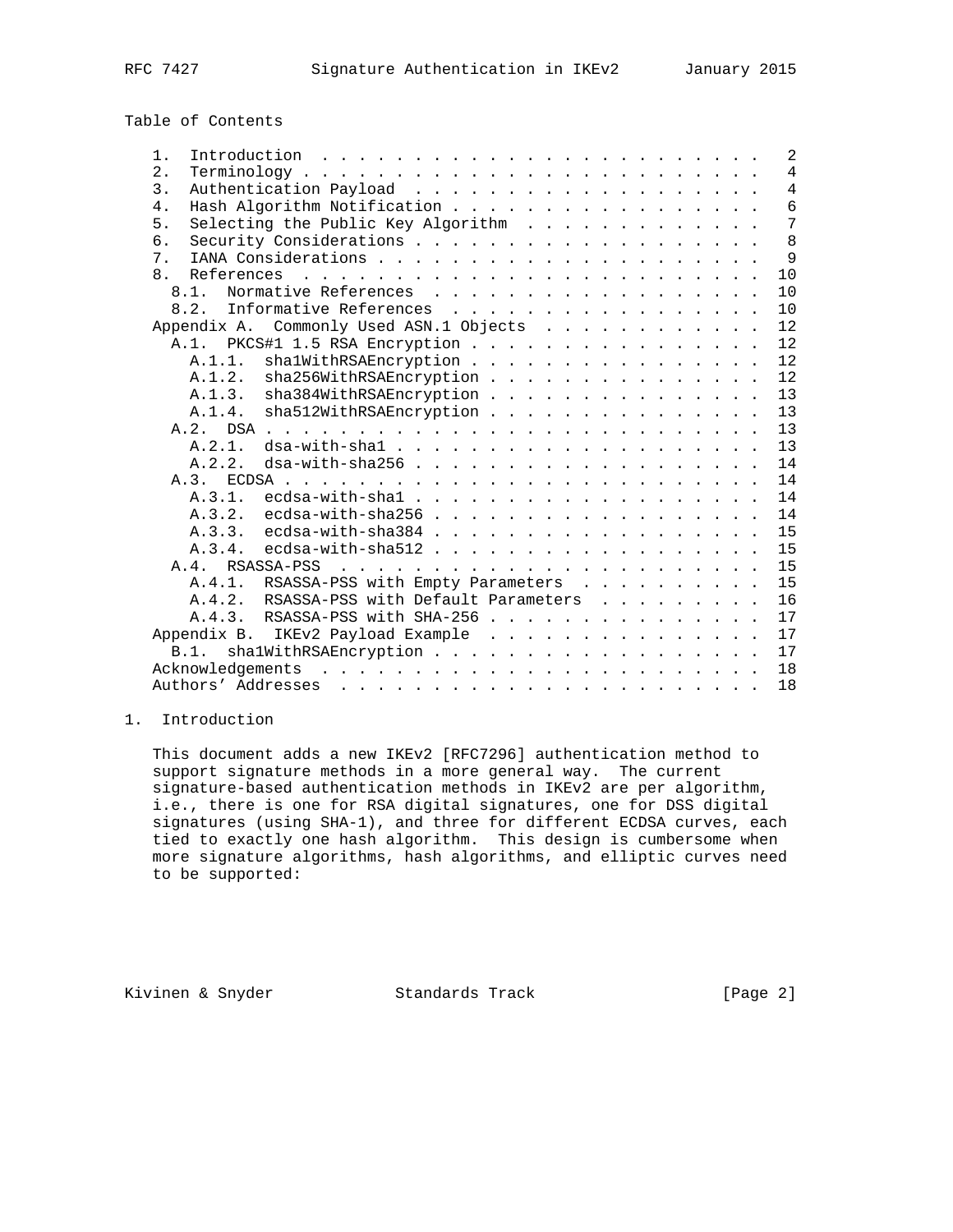- o In IKEv2, authentication using RSA digital signatures calls for padding based on RSASSA-PKCS1-v1\_5, although the newer RSASSA-PSS padding method is now recommended. (See Section 5 of "Additional Algorithms and Identifiers for RSA Cryptography for use in PKIX Profile" [RFC4055].)
- o With ECDSA and the Digital Signature Standard (DSS), there is no way to extract the hash algorithm from the signature. Thus, for each new hash function to be supported with ECDSA or DSA, new authentication methods would be needed. Support for new hash functions is particularly needed for DSS, because the current restriction to SHA-1 limits its security, meaning there is no point of using long keys with SHA-1.
- o The tying of ECDSA authentication methods to particular elliptic curve groups requires definition of additional methods for each new group. The combination of new ECDSA groups and hash functions will cause the number of required authentication methods to become unmanageable. Furthermore, the restriction of ECDSA authentication to a specific group is inconsistent with the approach taken with DSS.

 With the selection of SHA-3, it might be possible that a signature method can be used with either SHA-3 or SHA-2. This means that a new mechanism for negotiating the hash algorithm for a signature algorithm is needed.

This document specifies two things:

- 1. A new authentication method that includes enough information inside the Authentication payload data so the signature hash algorithm can be extracted (see Section 3).
- 2. A method to indicate supported signature hash algorithms (see Section 4). This allows the peer to know which hash algorithms are supported by the other end and use one of them (provided one is allowed by policy). There is no requirement to actually negotiate one common hash algorithm, as different hash algorithms can be used in different directions if needed.

 The new digital signature method is flexible enough to include all current signature methods (RSA, DSA, ECDSA, RSASSA-PSS, etc.) and add new methods (ECGDSA, ElGamal, etc.) in the future. To support this flexibility, the signature algorithm is specified in the same way that PKIX [RFC5280] specifies the signature of the Digital Certificate, by placing a simple ASN.1 object before the actual signature data. This ASN.1 object contains an OID specifying the algorithm and associated parameters. When an IKEv2 implementation

Kivinen & Snyder Standards Track (Page 3)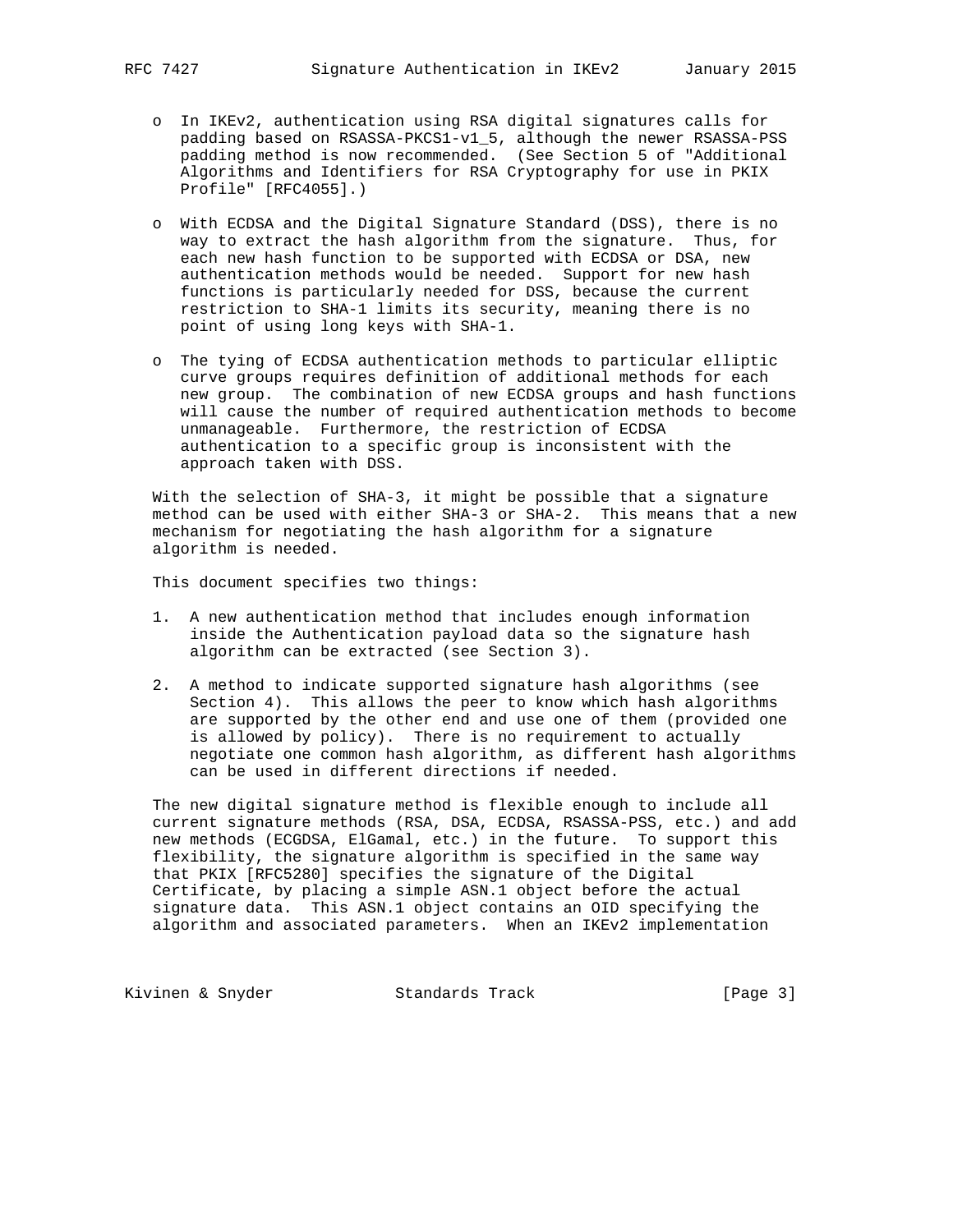supports a fixed set of signature methods with commonly used parameters, it is acceptable for the implementation to treat the ASN.1 object as a binary blob that can be compared against the fixed set of known values. IKEv2 implementations can also parse the ASN.1 and extract the signature algorithm and associated parameters.

2. Terminology

 The key words "MUST", "MUST NOT", "REQUIRED", "SHALL", "SHALL NOT", "SHOULD", "SHOULD NOT", "RECOMMENDED", "MAY", and "OPTIONAL" in this document are to be interpreted as described in [RFC2119].

3. Authentication Payload

 This document specifies a new "Digital Signature" authentication method. This method can be used with any type of signature. As the authentication methods are not negotiated in IKEv2, the peer is only allowed to use this authentication method if the Notify payload of type SIGNATURE\_HASH\_ALGORITHMS has been sent and received by each peer.

 In this authentication method, the Authentication Data field inside the Authentication payload does not just include the signature value, as do other existing IKEv2 Authentication payloads. Instead, the signature value is prefixed with an ASN.1 object indicating the algorithm used to generate the signature. The ASN.1 object contains the algorithm identification OID, which identifies both the signature algorithm and the hash used when calculating the signature. In addition to the OID, the ASN.1 object can contain optional parameters that might be needed for algorithms such as RSASSA-PSS (see Section 8.1 of [RFC3447]).

 To make implementations easier, the ASN.1 object is prefixed by the 8-bit length field. This length field allows simple implementations to know the length of the ASN.1 object without the need to parse it, so they can use it as a binary blob to be compared against known signature algorithm ASN.1 objects. Thus, simple implementations may not need to be able to parse or generate ASN.1 objects. See Appendix A for commonly used ASN.1 objects.

 The ASN.1 used here is the same ASN.1 used in the AlgorithmIdentifier of PKIX (see Section 4.1.1.2 of [RFC5280]), encoded using distinguished encoding rules (DER) [CCITT.X690.2002]. The algorithm OID inside the ASN.1 specifies the signature algorithm and the hash function, both of which are needed for signature verification.

 Currently, only the RSASSA-PSS signature algorithm uses the optional parameters. For other signature algorithms, the parameters are

Kivinen & Snyder Standards Track (Page 4)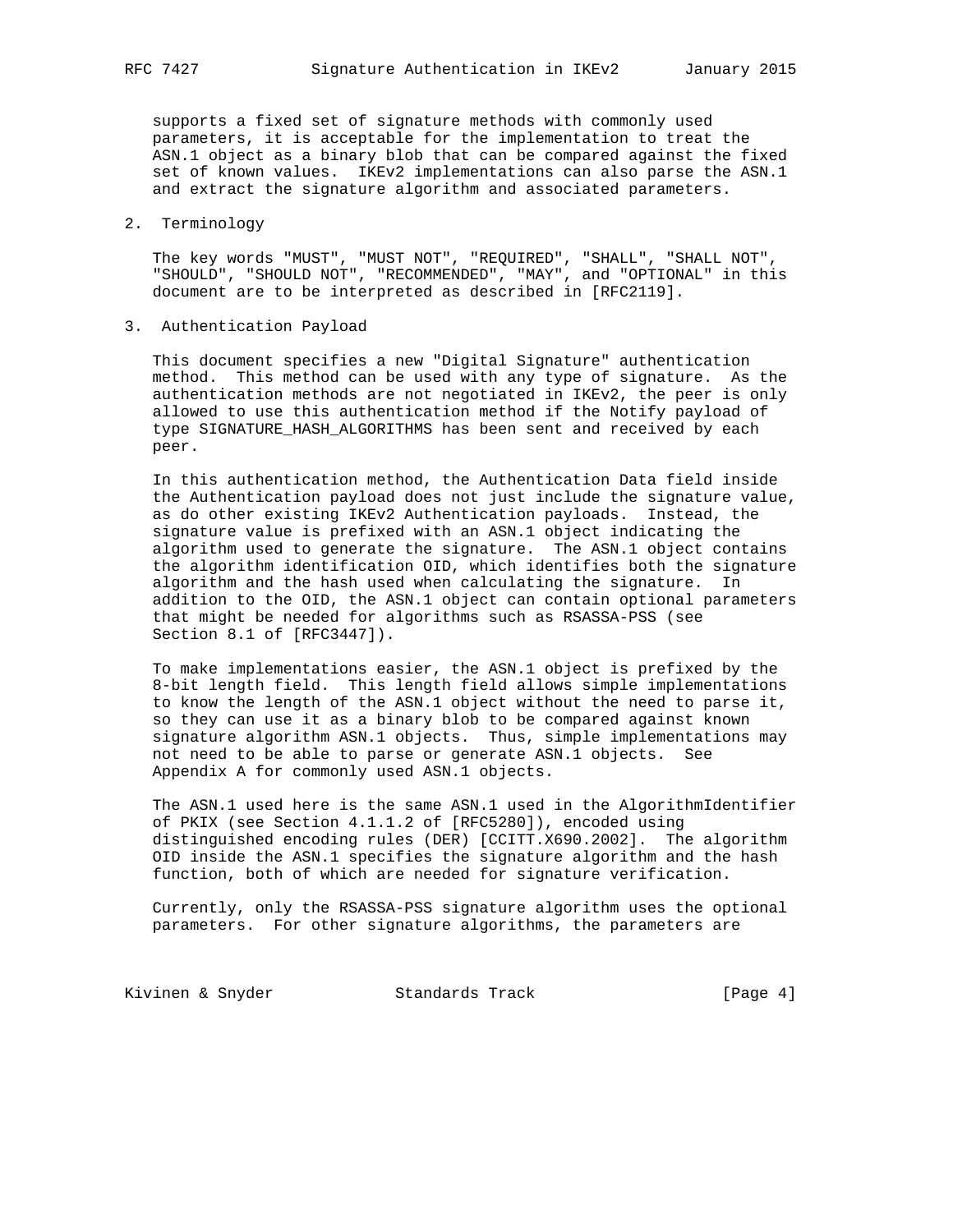either NULL or missing. Note that for some algorithms there are two possible ASN.1 encodings, one with optional parameters included but set to NULL and the other where the optional parameters are omitted. These dual encodings exist because of the way those algorithms are specified. When encoding the ASN.1, implementations SHOULD use the preferred format called for by the algorithm specification. If the algorithm specification says "preferredPresent", then the parameters object needs to be present, although it will be NULL if no parameters are specified. If the algorithm specification says "preferredAbsent", then the entire optional parameters object is missing.

The Authentication payload is defined in IKEv2 as follows:

|                                   |                     | 0 1 2 3 4 5 6 7 8 9 0 1 2 3 4 5 6 7 8 9 0 1 2 3 4 5 6 7 8 9 |  |
|-----------------------------------|---------------------|-------------------------------------------------------------|--|
| +-+-+-+-+-+-+                     |                     |                                                             |  |
| Next Payload<br>$\vert$ C $\vert$ | RESERVED            | Payload Length                                              |  |
|                                   |                     |                                                             |  |
| Auth Method                       |                     | RESERVED                                                    |  |
|                                   |                     |                                                             |  |
|                                   |                     |                                                             |  |
|                                   | Authentication Data |                                                             |  |
|                                   |                     |                                                             |  |
|                                   |                     |                                                             |  |
|                                   |                     |                                                             |  |

Figure 1: Authentication Payload Format

 o Auth Method (1 octet) - Specifies the method of authentication used.

| Mechanism |                   | Value |
|-----------|-------------------|-------|
|           |                   |       |
|           | Digital Signature | . 4   |

 Computed as specified in Section 2.15 of [RFC7296] using a private key associated with the public key sent in the Certificate payload and using one of the hash algorithms sent by the other end in the Notify payload of type SIGNATURE\_HASH\_ALGORITHMS. If both ends send and receive SIGNATURE HASH ALGORITHMS Notify payloads, and signature authentication is to be used, then the authentication method specified in this Authentication payload MUST be used. The format of the Authentication Data field is different from other Authentication methods and is specified below.

 o Authentication Data (variable length) - See Section 2.15 of [RFC7296]. For "Digital Signature" format, the Authentication Data is formatted as follows:

| Kivinen & Snyder | Standards Track | [Page 5] |
|------------------|-----------------|----------|
|------------------|-----------------|----------|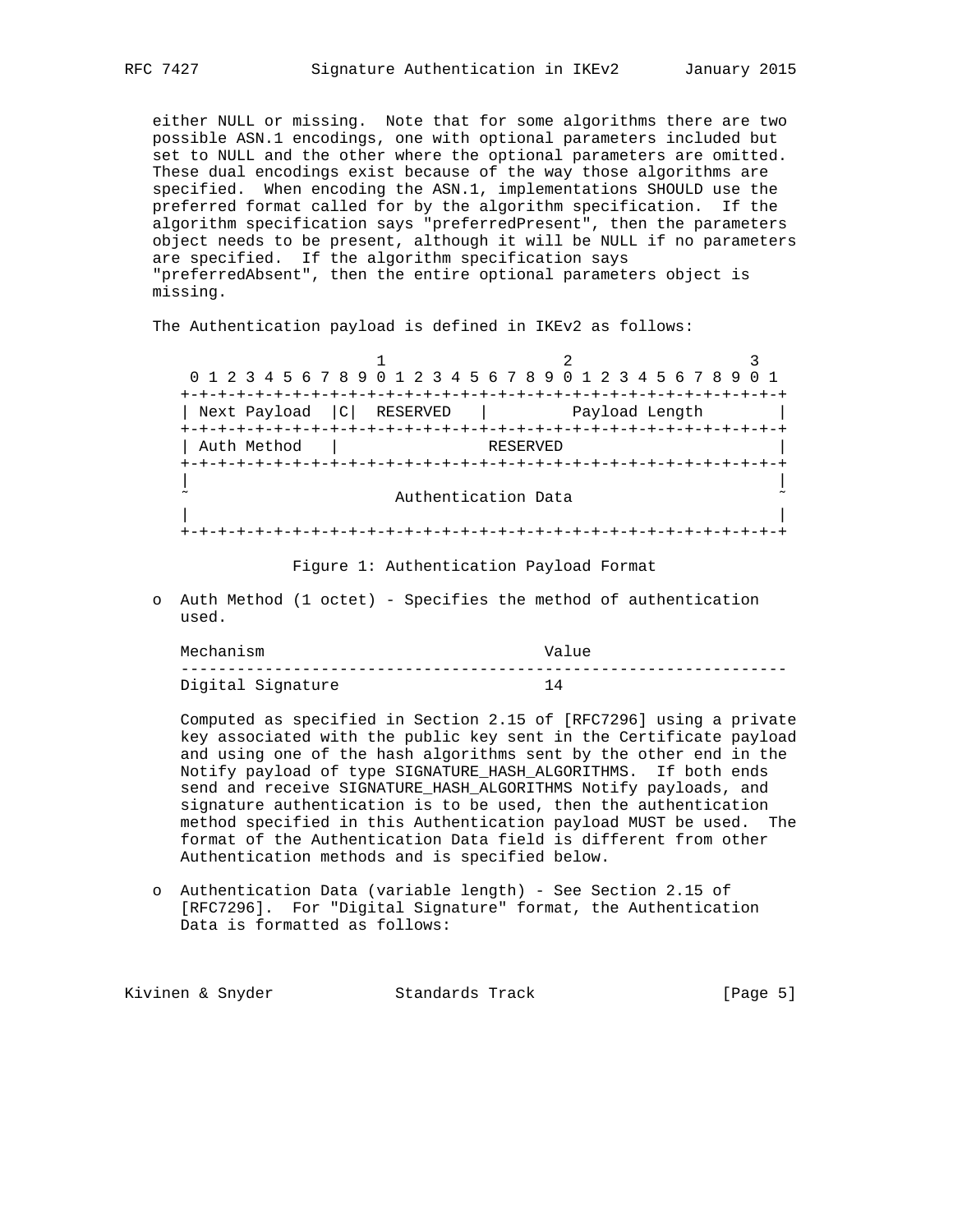1 2 3 0 1 2 3 4 5 6 7 8 9 0 1 2 3 4 5 6 7 8 9 0 1 2 3 4 5 6 7 8 9 0 1 +-+-+-+-+-+-+-+-+-+-+-+-+-+-+-+-+-+-+-+-+-+-+-+-+-+-+-+-+-+-+-+-+ | ASN.1 Length | AlgorithmIdentifier ASN.1 object +-+-+-+-+-+-+-+-+-+-+-+-+-+-+-+-+-+-+-+-+-+-+-+-+-+-+-+-+-+-+-+-+ | | AlgorithmIdentifier ASN.1 object continuing | | +-+-+-+-+-+-+-+-+-+-+-+-+-+-+-+-+-+-+-+-+-+-+-+-+-+-+-+-+-+-+-+-+ | | Signature Value | | +-+-+-+-+-+-+-+-+-+-+-+-+-+-+-+-+-+-+-+-+-+-+-+-+-+-+-+-+-+-+-+-+

Figure 2: Authentication Data Format

- \* ASN.1 Length (1 octet) This field contains the length of the ASN.1-encoded AlgorithmIdentifier object.
- \* Algorithm Identifier (variable length) This field contains the AlgorithmIdentifier ASN.1 object.
- \* Signature Value (variable length) This field contains the actual signature value.

 There is no padding between the ASN.1 object and the signature value. For hash truncation, the method specified in ANSI X9.62:2005 [X9.62] MUST be used.

4. Hash Algorithm Notification

 The supported hash algorithms that can be used for the signature algorithms are indicated with a Notify payload of type SIGNATURE\_HASH\_ALGORITHMS sent inside the IKE\_SA\_INIT exchange.

 This notification also implicitly indicates support of the new "Digital Signature" algorithm method, as well as the list of hash functions supported by the sending peer.

 Both ends send their list of supported hash algorithms. When calculating the digital signature, a peer MUST pick one algorithm sent by the other peer. Note that different algorithms can be used in different directions. The algorithm OID indicating the selected hash algorithm (and signature algorithm) used when calculating the signature is sent inside the Authentication Data field of the Authentication payload (with Auth Method of "Digital Signature" as defined above).

Kivinen & Snyder Standards Track [Page 6]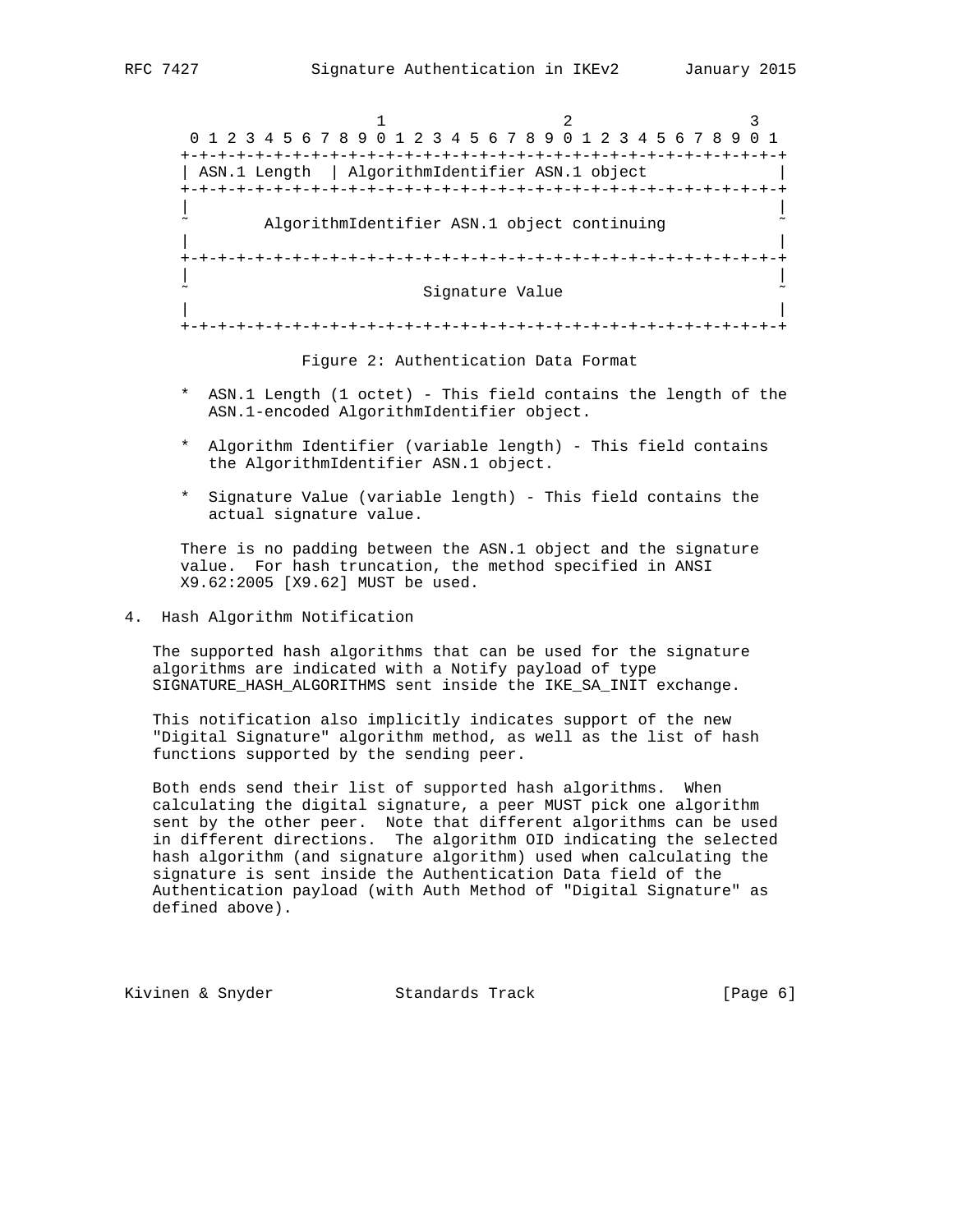1 2 3 0 1 2 3 4 5 6 7 8 9 0 1 2 3 4 5 6 7 8 9 0 1 2 3 4 5 6 7 8 9 0 1 +-+-+-+-+-+-+-+-+-+-+-+-+-+-+-+-+-+-+-+-+-+-+-+-+-+-+-+-+-+-+-+-+ | Next Payload |C| RESERVED | Payload Length | +-+-+-+-+-+-+-+-+-+-+-+-+-+-+-+-+-+-+-+-+-+-+-+-+-+-+-+-+-+-+-+-+ | Protocol ID | SPI Size | Notify Message Type | +-+-+-+-+-+-+-+-+-+-+-+-+-+-+-+-+-+-+-+-+-+-+-+-+-+-+-+-+-+-+-+-+ | | Security Parameter Index (SPI) | | +-+-+-+-+-+-+-+-+-+-+-+-+-+-+-+-+-+-+-+-+-+-+-+-+-+-+-+-+-+-+-+-+ | | Notification Data | | +-+-+-+-+-+-+-+-+-+-+-+-+-+-+-+-+-+-+-+-+-+-+-+-+-+-+-+-+-+-+-+-+

Figure 3: Notify Payload Format

 The Notify payload format is defined in Section 3.10 of [RFC7296]. When a Notify payload of type SIGNATURE\_HASH\_ALGORITHMS is sent, the Protocol ID field is set to 0, the SPI Size is set to 0, and the Notify Message Type is set to 16431.

 The Notification Data field contains the list of 16-bit hash algorithm identifiers from the Hash Algorithm Identifiers of IANA's "Internet Key Exchange Version 2 (IKEv2) Parameters" registry. There is no padding between the hash algorithm identifiers.

5. Selecting the Public Key Algorithm

 This specification does not provide a way for the peers to indicate the public/private key pair types they have. This raises the question of how the responder selects a public/private key pair type that the initiator supports. This information can be found by several methods.

 One method to signal the key the initiator wants the responder to use is to indicate that in the IDr (Identification - Responder) payload of the IKE\_AUTH request sent by the initiator. In this case, the initiator indicates that it wants the responder to use a particular public/private key pair by sending an IDr payload that indicates that information. In this case, the responder has different identities configured, with each of those identities associated to a public/ private key or key type.

 Another method to ascertain the key the initiator wants the responder to use is through a Certificate Request payload sent by the initiator. For example, the initiator could indicate in the

Kivinen & Snyder Standards Track [Page 7]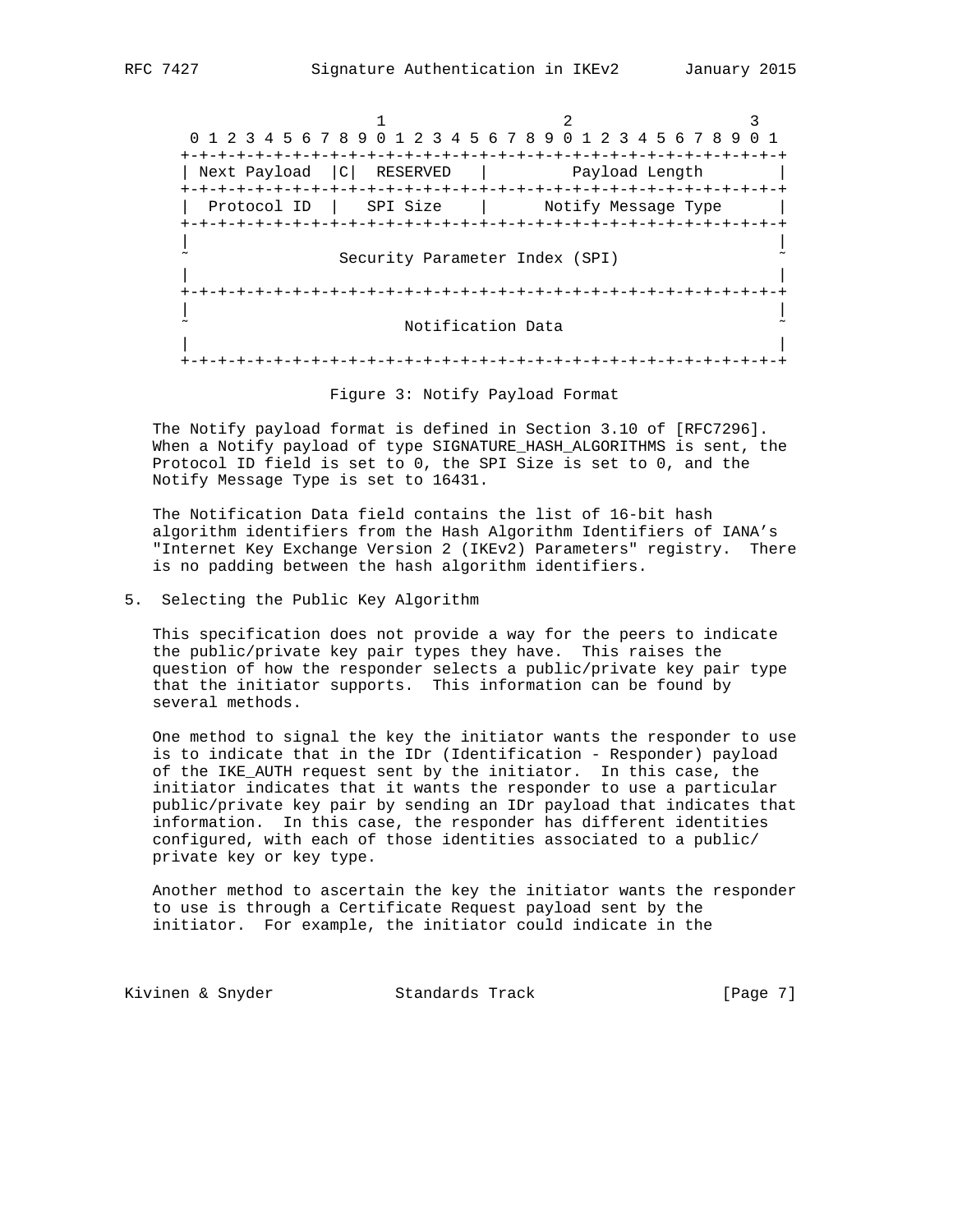Certificate Request payload that it trusts a certificate authority certificate signed by an ECDSA key. This indication implies that the initiator can process ECDSA signatures, which means that the responder can safely use ECDSA keys when authenticating.

 A third method is for the responder to check the key type used by the initiator and use the same key type that the initiator used. This method does not work if the initiator is using shared secret or Extensible Authentication Protocol (EAP) authentication (i.e., is not using public keys). If the initiator is using public key authentication, this method is the best way for the responder to ascertain the type of key the initiator supports.

 If the initiator uses a public key type that the responder does not support, the responder replies with a Notify message with error type AUTHENTICATION\_FAILED. If the initiator has multiple different keys, it may try a different key (and perhaps a different key type) until it finds a key that the other end accepts. The initiator can also use the Certificate Request payload sent by the responder to help decide which public key should be tried. In normal cases, when the initiator has multiple public keys, out-of-band configuration is used to select a public key for each connection.

6. Security Considerations

 Tables 2 and 3 of the "Recommendations for Key Management" [NIST800-57] give recommendations for how to select suitable hash functions for the signature.

 This new digital signature method does not tie the Elliptic Curve to a specific hash function, which was done in the old IKEv2 ECDSA methods. This means it is possible to mix different security levels. For example, it is possible to use a 512-bit Elliptic Curve with SHA1. This means that the security of the authentication method is the security of the weakest component (signature algorithm, hash algorithm, or curve). This complicates the security analysis of the system.

 IKEv2 peers have a series of policy databases (see Section 4.4 of [RFC4301]) that define which security algorithms and methods should be used during establishment of security associations. To help end users select the desired security levels for communications protected by IPsec, implementers may wish to provide a mechanism in the IKE policy databases to limit the mixing of security levels or to restrict combinations of protocols.

 Security downgrade attacks, where more secure methods are deleted or modified from a payload by a man-in-the-middle to force lower levels

Kivinen & Snyder Standards Track (Page 8)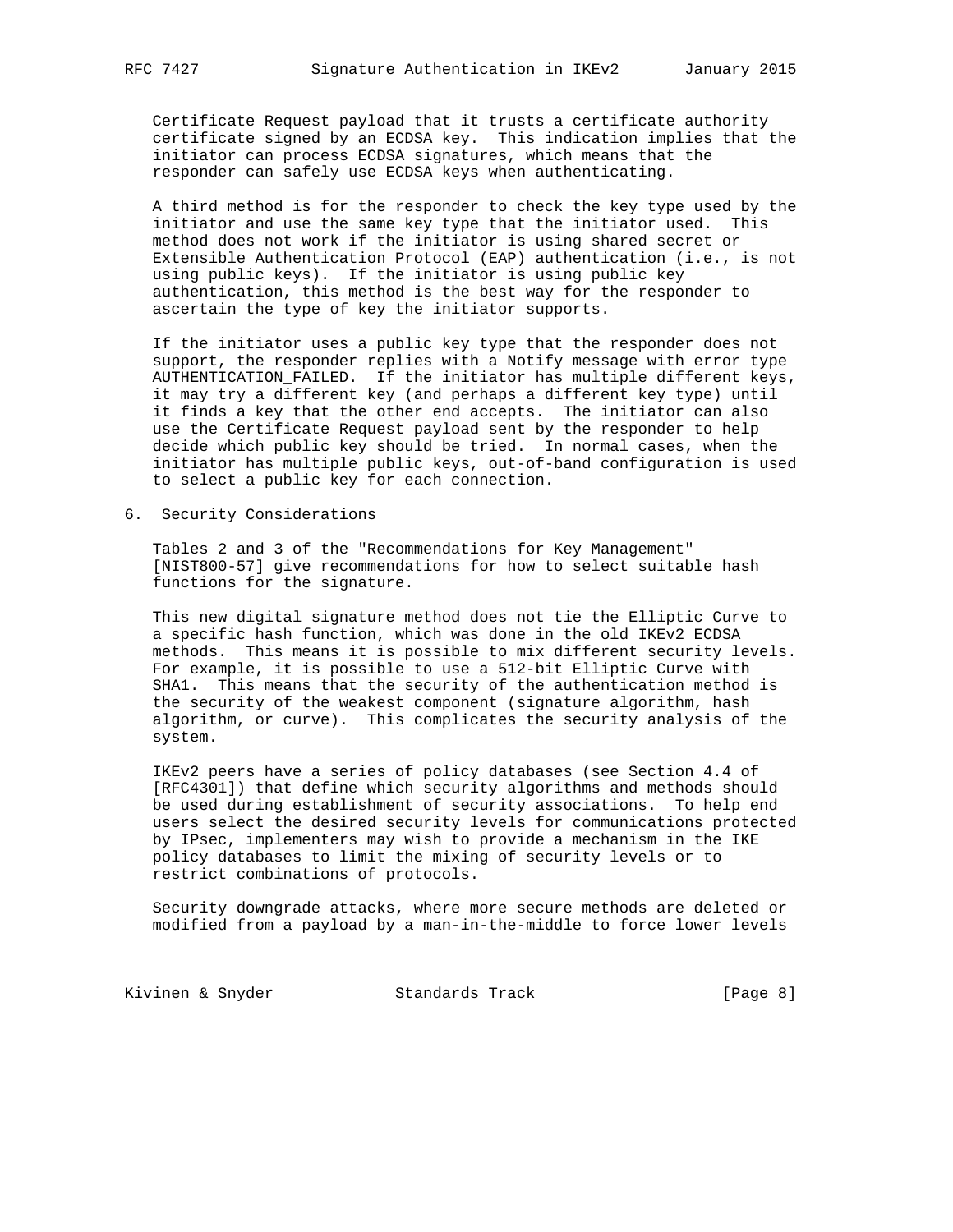of security, are not a significant concern in IKEv2 Authentication payloads, as discussed in this RFC. This is because a modified AUTH payload will be detected when the peer computes a signature over the IKE messages.

 One specific class of downgrade attacks requires selection of catastrophically weak ciphers. In this type of attack, the man-in the-middle attacker is able to "break" the cryptography in real time. This type of downgrade attack should be blocked by policy regarding cipher algorithm selection, as discussed above.

 The hash algorithm registry does not include MD5 as a supported hash algorithm, as it is not considered safe enough for signature use [WY05].

 The current IKEv2 protocol uses RSASSA-PKCS1-v1\_5, which has known security vulnerabilities [KA08] [ME01] and does not allow using newer padding methods such as RSASSA-PSS. The new method described in this RFC allows the use of other padding methods.

 The current IKEv2 protocol only allows use of normal DSA with SHA-1, which means the security of the authentication is limited to the security of SHA-1. This new method allows using longer keys and longer hashes with DSA.

7. IANA Considerations

 This document creates a new IANA registry for IKEv2 Hash Algorithms. Changes and additions to this registry are by Expert Review [RFC5226].

The initial values of this registry are:

| Hash Algorithm | Value |
|----------------|-------|
|                |       |
| RESERVED       |       |
| SHA1           |       |
| $SHA2-256$     |       |
| $SHA2-384$     |       |
| $SHA2-512$     |       |
|                |       |

 MD5 is not included in the hash algorithm list, as it is not considered safe enough for signature hash uses.

 Values 5-1023 are Unassigned. Values 1024-65535 are reserved for Private Use among mutually consenting parties.

Kivinen & Snyder Standards Track [Page 9]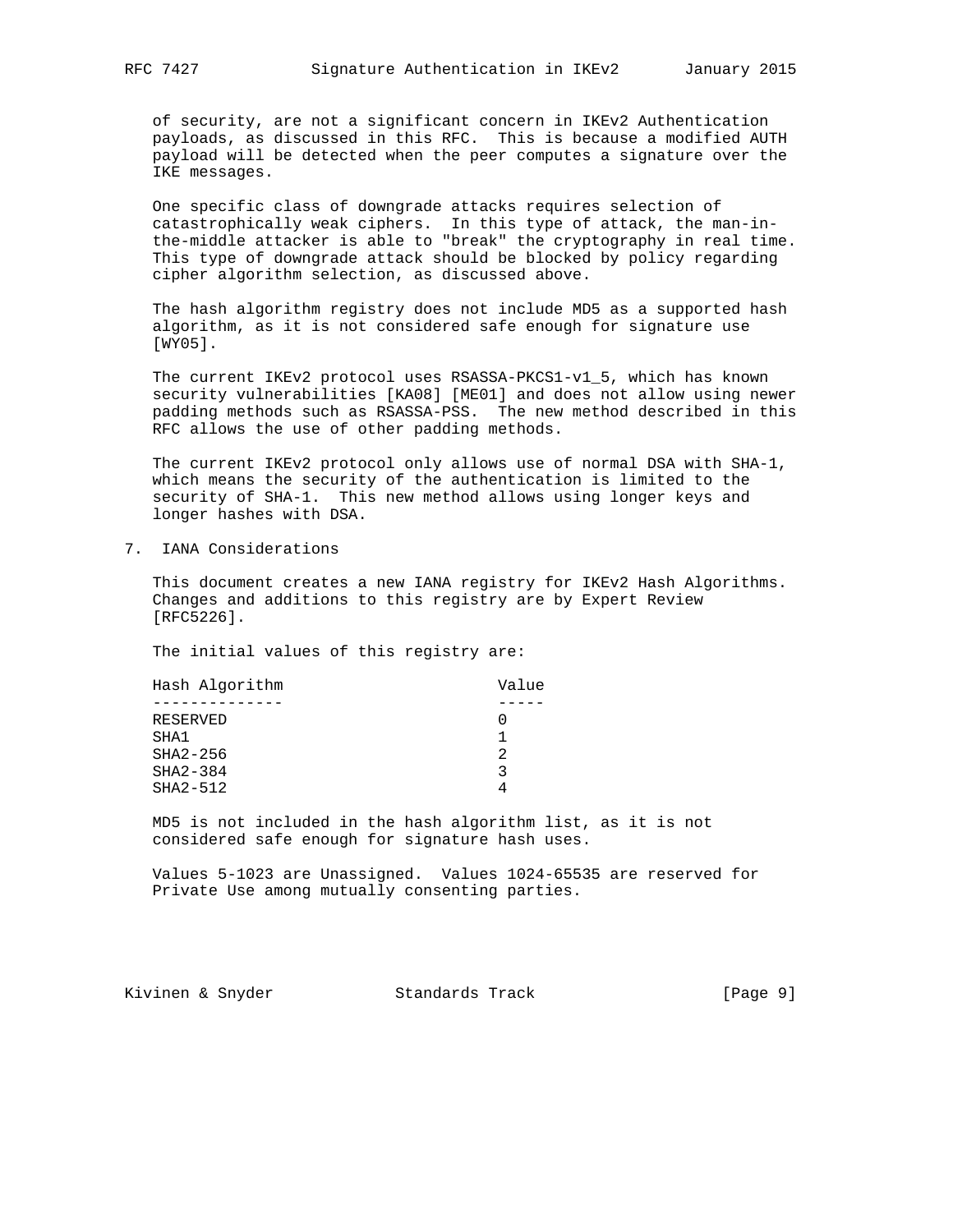This specification also adds a new value for SIGNATURE\_HASH\_ALGORITHMS (16431) to the "IKEv2 Notify Message Types - Status Types" registry and adds a new value for Digital Signature (14) to the "IKEv2 Authentication Method" registry.

- 8. References
- 8.1. Normative References
	- [RFC2119] Bradner, S., "Key words for use in RFCs to Indicate Requirement Levels", BCP 14, RFC 2119, March 1997, <http://www.rfc-editor.org/info/rfc2119>.
	- [RFC5280] Cooper, D., Santesson, S., Farrell, S., Boeyen, S., Housley, R., and W. Polk, "Internet X.509 Public Key Infrastructure Certificate and Certificate Revocation List (CRL) Profile", RFC 5280, May 2008, <http://www.rfc-editor.org/info/rfc5280>.
	- [RFC7296] Kaufman, C., Hoffman, P., Nir, Y., Eronen, P., and T. Kivinen, "Internet Key Exchange Protocol Version 2 (IKEv2)", RFC 7296, October 2014, <http://www.rfc-editor.org/info/rfc7296>.
- 8.2. Informative References
	- [CCITT.X690.2002]

 International Telephone and Telegraph Consultative Committee, "ASN.1 encoding rules: Specification of basic encoding Rules (BER), Canonical encoding rules (CER) and Distinguished encoding rules (DER)", CCITT Recommendation X.690, July 2002.

- [KA08] Kuehn, U., Pyshkin, A., Tews, E., and R. Weinmann, "Variants of Bleichenbacher's Low-Exponent Attack on PKCS#1 RSA Signatures", Proceedings of Sicherheit 2008, pp.97-109, 2008.
- [ME01] Menezes, A., "Evaluation of Security Level of Cryptography: RSA-OAEP, RSA-PSS, RSA Signature", December 2001.

[NIST800-57]

 Barker, E., Barker, W., Burr, W., Polk, W., and M. Smid, "Recommendation for Key Management - Part 1: General (Revised)", NIST Special Publication 800-57, March 2007.

Kivinen & Snyder Standards Track [Page 10]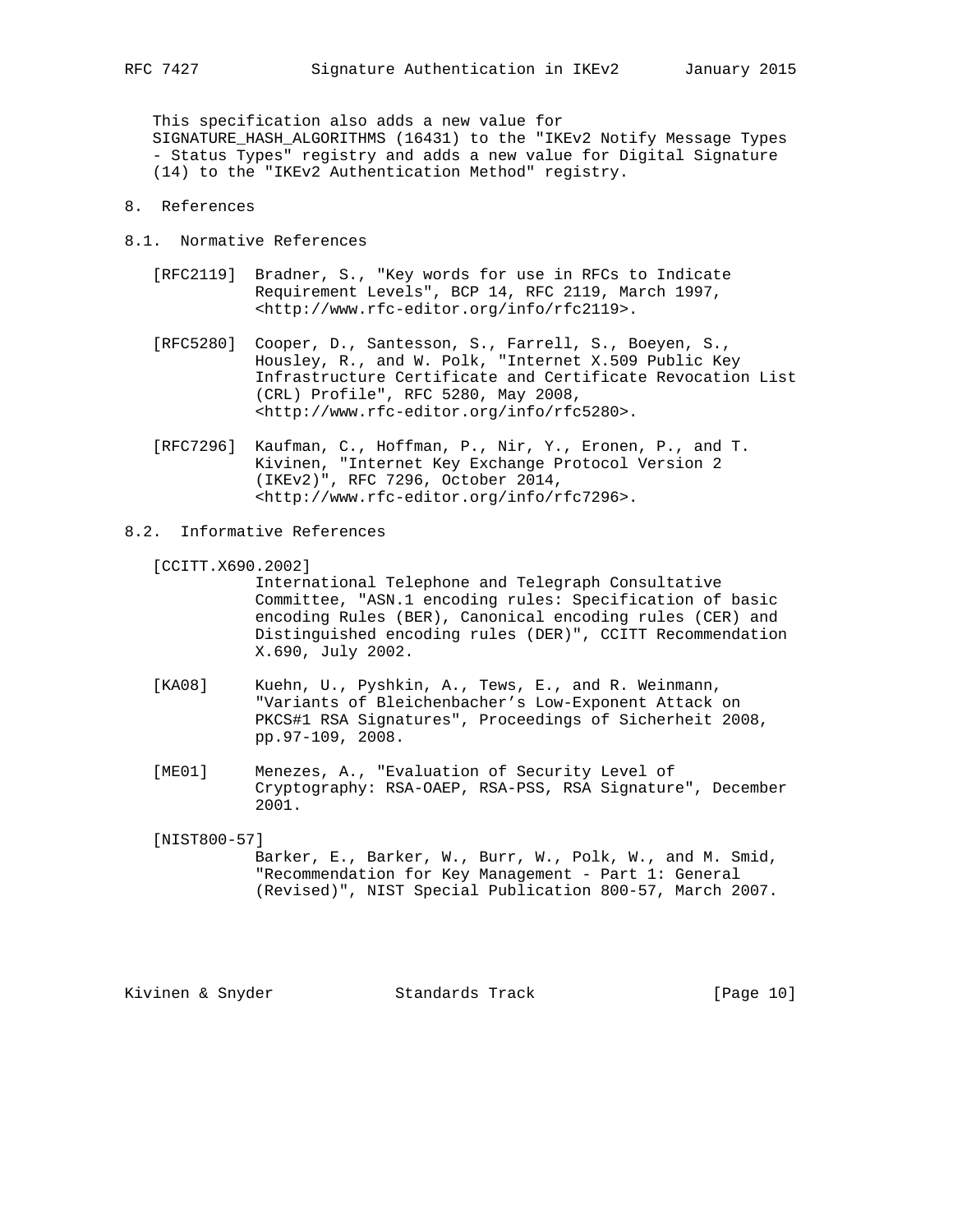- [RFC3279] Bassham, L., Polk, W., and R. Housley, "Algorithms and Identifiers for the Internet X.509 Public Key Infrastructure Certificate and Certificate Revocation List (CRL) Profile", RFC 3279, April 2002, <http://www.rfc-editor.org/info/rfc3279>.
- [RFC3447] Jonsson, J. and B. Kaliski, "Public-Key Cryptography Standards (PKCS) #1: RSA Cryptography Specifications Version 2.1", RFC 3447, February 2003, <http://www.rfc-editor.org/info/rfc3447>.
- [RFC4055] Schaad, J., Kaliski, B., and R. Housley, "Additional Algorithms and Identifiers for RSA Cryptography for use in the Internet X.509 Public Key Infrastructure Certificate and Certificate Revocation List (CRL) Profile", RFC 4055, June 2005, <http://www.rfc-editor.org/info/rfc4055>.
- [RFC4301] Kent, S. and K. Seo, "Security Architecture for the Internet Protocol", RFC 4301, December 2005, <http://www.rfc-editor.org/info/rfc4301>.
- [RFC5226] Narten, T. and H. Alvestrand, "Guidelines for Writing an IANA Considerations Section in RFCs)", BCP 26, RFC 5226, May 2008, <http://www.rfc-editor.org/info/rfc5226>.
- [RFC5480] Turner, S., Brown, D., Yiu, K., Housley, R., and T. Polk, "Elliptic Curve Cryptography Subject Public Key Information", RFC 5480, March 2009, <http://www.rfc-editor.org/info/rfc5480>.
- [RFC5758] Dang, Q., Santesson, S., Moriarty, K., Brown, D., and T. Polk, "Internet X.509 Public Key Infrastructure: Additional Algorithms and Identifiers for DSA and ECDSA", RFC 5758, January 2010, <http://www.rfc-editor.org/info/rfc5758>.
- [RFC5912] Hoffman, P. and J. Schaad, "New ASN.1 Modules for the Public Key Infrastructure Using X.509 (PKIX)", RFC 5912, June 2010, <http://www.rfc-editor.org/info/rfc5912>.
- [WY05] Wang, X. and H. Yu, "How to break MD5 and other hash functions", Proceedings of EuroCrypt 2005, Lecture Notes in Computer Science Vol. 3494, 2005.
- [X9.62] American National Standards Institute, "Public Key Cryptography for the Financial Services Industry: The Elliptic Curve Digital Signature Algorithm (ECDSA)", ANSI X9.62, November 2005.

Kivinen & Snyder Standards Track [Page 11]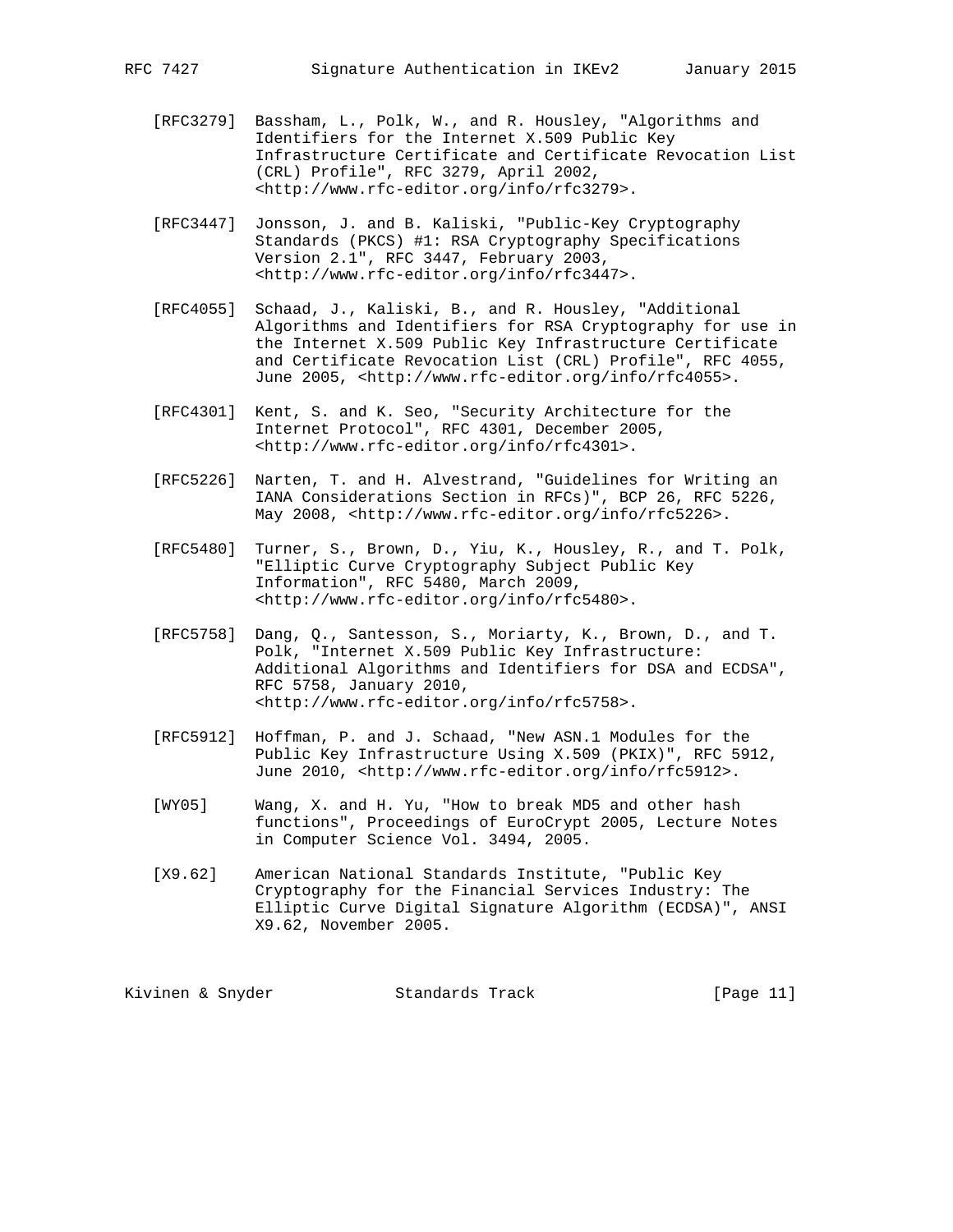Appendix A. Commonly Used ASN.1 Objects

 This section lists commonly used ASN.1 objects in binary form. This section is not normative, and these values should only be used as examples. If the ASN.1 object listed in Appendix A and the ASN.1 object specified by the algorithm differ, then the algorithm specification must be used. These values are taken from "New ASN.1 Modules for the Public Key Infrastructure Using X.509 (PKIX)" [RFC5912].

### A.1. PKCS#1 1.5 RSA Encryption

 The algorithm identifiers here include several different ASN.1 objects with different hash algorithms. This document only includes the commonly used ones, i.e., the ones using SHA-1 or SHA-2 as the hash function. Some other algorithms (such as MD2 and MD5) are not safe enough to be used as signature hash algorithms and are omitted. The IANA registry does not have code points for these other algorithms with RSA Encryption. Note that there are no optional parameters in any of these algorithm identifiers, but all included here need NULL optional parameters present in the ASN.1.

 See "Algorithms and Identifiers for PKIX Profile" [RFC3279] and "Additional Algorithms and Identifiers for RSA Cryptography for use in the Internet X.509 Public Key Infrastructure Certificate and Certificate Revocation List (CRL) Profile" [RFC4055] for more information.

## A.1.1. sha1WithRSAEncryption

sha1WithRSAEncryption OBJECT IDENTIFIER  $::=$  { iso(1) member-body(2) us(840)  $rsadsi(113549)$   $pkcs(1)$   $pkcs-1(1)$  5 }

Parameters are required, and they must be NULL.

 Name = sha1WithRSAEncryption, oid = 1.2.840.113549.1.1.5 Length  $= 15$ 0000: 300d 0609 2a86 4886 f70d 0101 0505 00

A.1.2. sha256WithRSAEncryption

sha256WithRSAEncryption OBJECT IDENTIFIER ::= { pkcs-1 11 }

Parameters are required, and they must be NULL.

 Name = sha256WithRSAEncryption, oid = 1.2.840.113549.1.1.11 Length  $= 15$ 0000: 300d 0609 2a86 4886 f70d 0101 0b05 00

Kivinen & Snyder Standards Track [Page 12]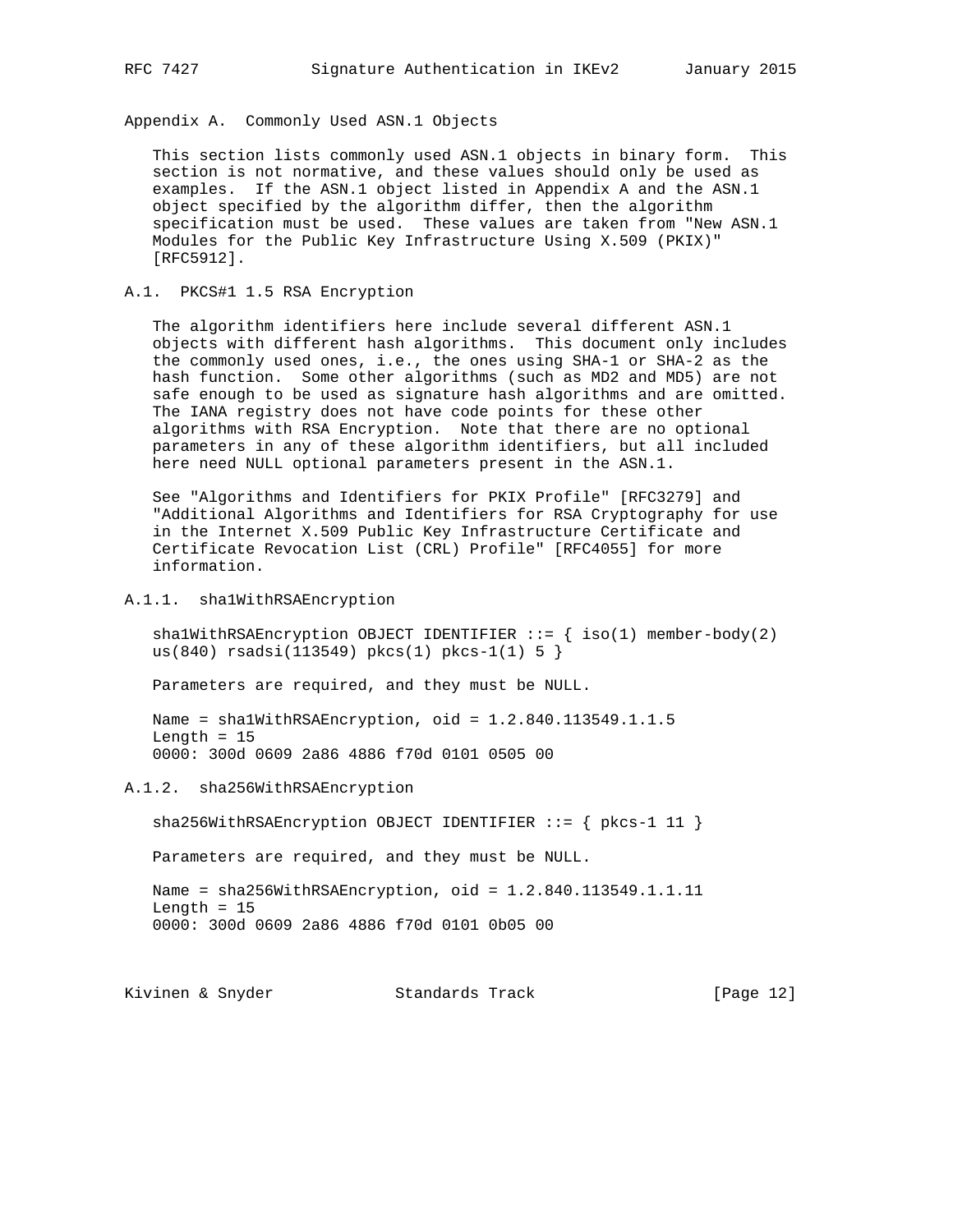### A.1.3. sha384WithRSAEncryption

sha384WithRSAEncryption OBJECT IDENTIFIER ::= { pkcs-1 12 }

Parameters are required, and they must be NULL.

 Name = sha384WithRSAEncryption, oid = 1.2.840.113549.1.1.12 Length  $= 15$ 0000: 300d 0609 2a86 4886 f70d 0101 0c05 00

### A.1.4. sha512WithRSAEncryption

sha512WithRSAEncryption OBJECT IDENTIFIER ::= { pkcs-1 13 }

Parameters are required, and they must be NULL.

 Name = sha512WithRSAEncryption, oid = 1.2.840.113549.1.1.13 Length  $= 15$ 0000: 300d 0609 2a86 4886 f70d 0101 0d05 00

## A.2. DSA

 With DSA algorithms, optional parameters are always omitted. Only algorithm combinations for DSA that are listed in the IANA registry are included.

 See "Algorithms and Identifiers for PKIX Profile" [RFC3279] and "PKIX Additional Algorithms and Identifiers for DSA and ECDSA" [RFC5758] for more information.

## A.2.1. dsa-with-sha1

dsa-with-shal OBJECT IDENTIFIER  $::=$  { iso(1) member-body(2) us(840) x9-57(10040) x9algorithm(4) 3 }

Parameters are absent.

 Name = dsa-with-sha1, oid = 1.2.840.10040.4.3 Length  $= 11$ 0000: 3009 0607 2a86 48ce 3804 03

Kivinen & Snyder Standards Track [Page 13]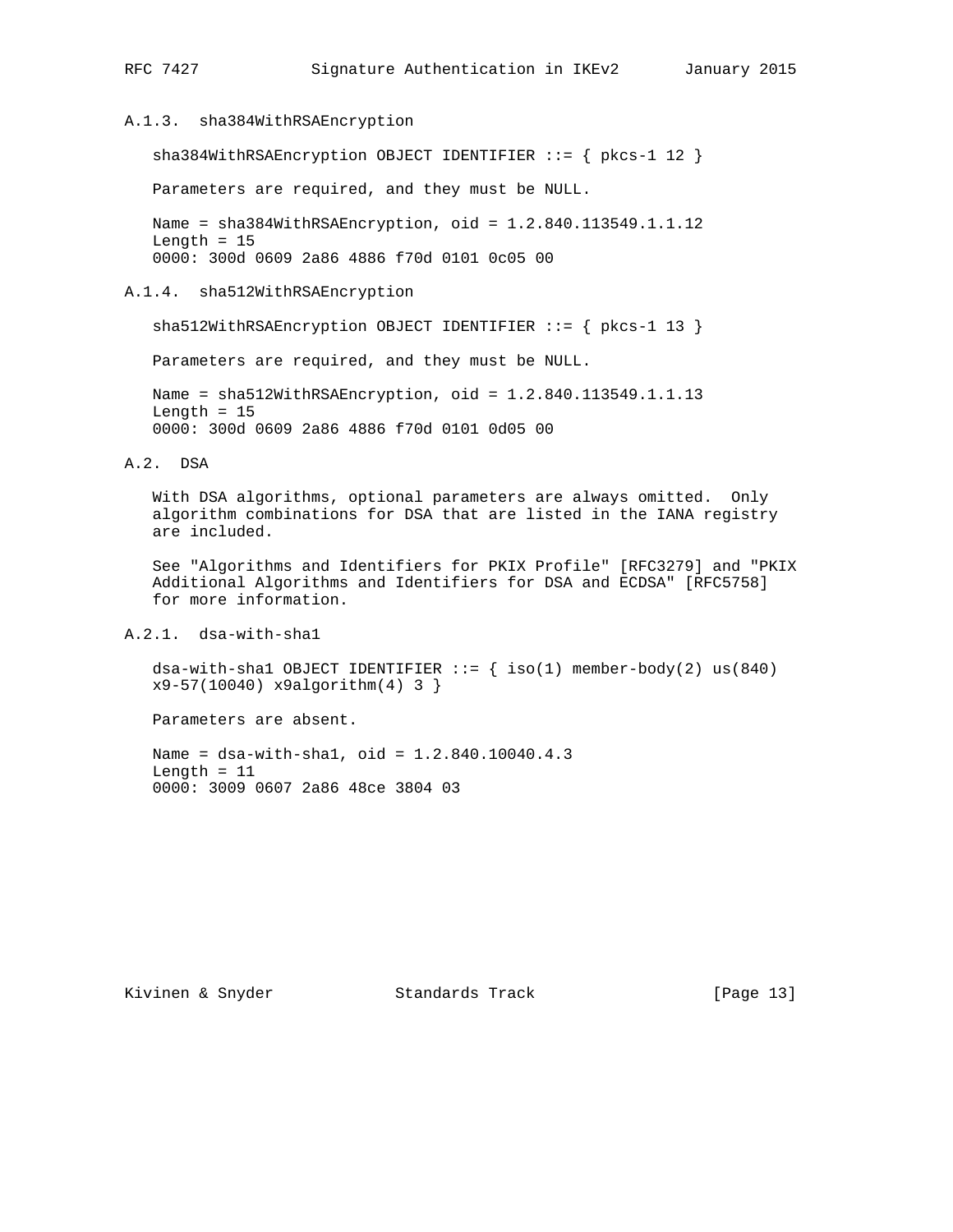A.2.2. dsa-with-sha256

 $dsa-with-sha256 OBJECT IDENTIFYER ::= { joint-iso-ccitt(2)}$ country(16) us(840) organization(1) gov(101) csor(3) algorithms(4) id-dsa-with-sha2(3) 2 }

Parameters are absent.

 Name = dsa-with-sha256, oid = 2.16.840.1.101.3.4.3.2 Length  $= 13$ 0000: 300b 0609 6086 4801 6503 0403 02

A.3. ECDSA

 With ECDSA algorithms, the optional parameters are always omitted. Only algorithm combinations for the ECDSA listed in the IANA registry are included.

 See "Elliptic Curve Cryptography Subject Public Key Information" [RFC5480], "Algorithms and Identifiers for PKIX Profile" [RFC3279], and "PKIX Additional Algorithms and Identifiers for DSA and ECDSA" [RFC5758] for more information.

A.3.1. ecdsa-with-sha1

ecdsa-with-SHA1 OBJECT IDENTIFIER  $::=$  { iso(1) member-body(2) us(840)  $ansi-X9-62(10045)$  signatures(4) 1 }

Parameters are absent.

 Name = ecdsa-with-sha1, oid = 1.2.840.10045.4.1 Length  $= 11$ 0000: 3009 0607 2a86 48ce 3d04 01

A.3.2. ecdsa-with-sha256

ecdsa-with-SHA256 OBJECT IDENTIFIER  $::=$  { iso(1) member-body(2) us(840) ansi-X9-62(10045) signatures(4) ecdsa-with-SHA2(3) 2 }

Parameters are absent.

 Name = ecdsa-with-sha256, oid = 1.2.840.10045.4.3.2 Length = 12 0000: 300a 0608 2a86 48ce 3d04 0302

Kivinen & Snyder Standards Track [Page 14]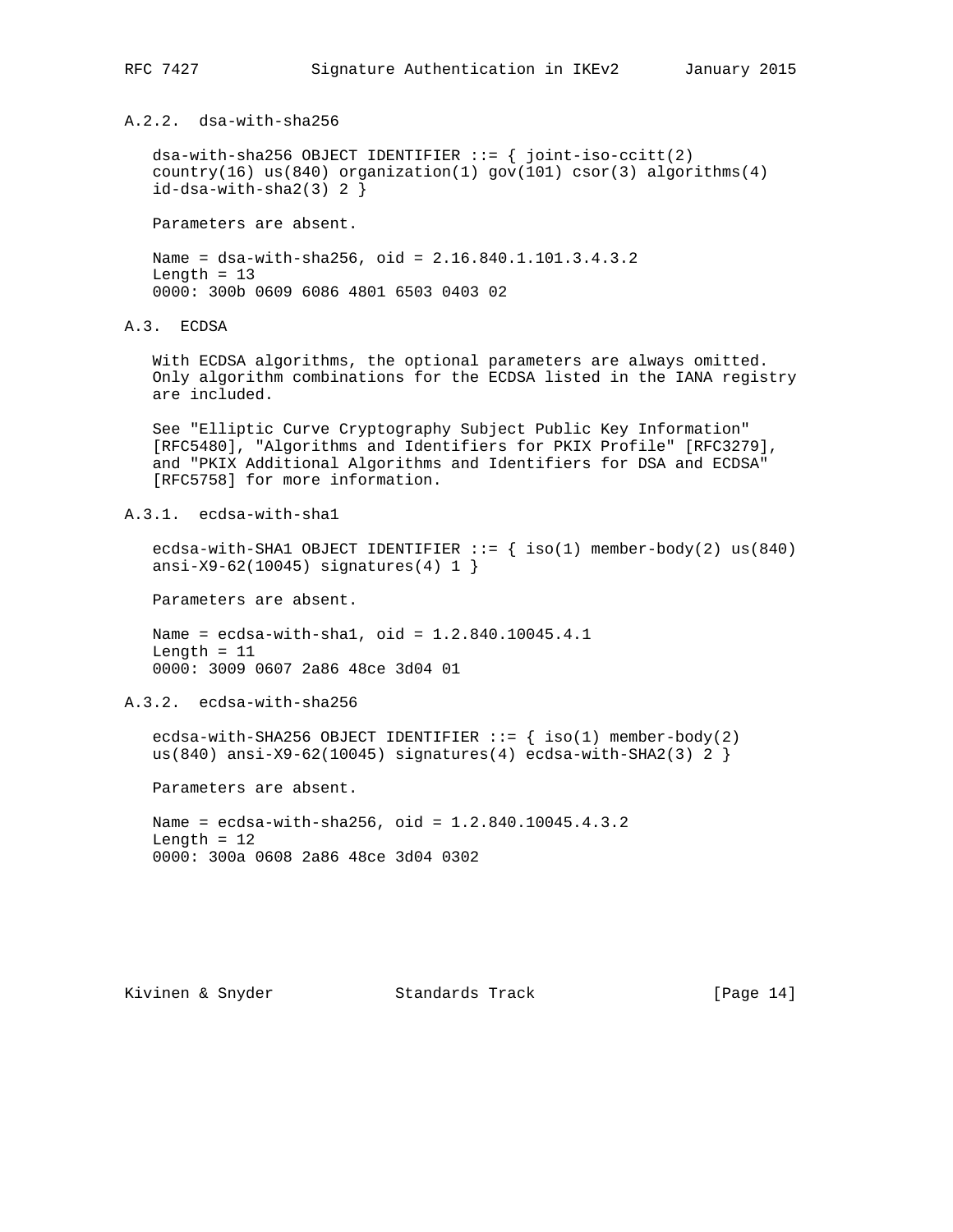A.3.3. ecdsa-with-sha384

ecdsa-with-SHA384 OBJECT IDENTIFIER  $::=$  { iso(1) member-body(2) us(840) ansi-X9-62(10045) signatures(4) ecdsa-with-SHA2(3) 3 }

Parameters are absent.

 Name = ecdsa-with-sha384, oid = 1.2.840.10045.4.3.3 Length  $= 12$ 0000: 300a 0608 2a86 48ce 3d04 0303

A.3.4. ecdsa-with-sha512

ecdsa-with-SHA512 OBJECT IDENTIFIER  $::=$  { iso(1) member-body(2) us(840) ansi-X9-62(10045) signatures(4) ecdsa-with-SHA2(3) 4 }

Parameters are absent.

 Name = ecdsa-with-sha512, oid = 1.2.840.10045.4.3.4 Length  $= 12$ 0000: 300a 0608 2a86 48ce 3d04 0304

A.4. RSASSA-PSS

 With RSASSA-PSS, the algorithm object identifier must always be id-RSASSA-PSS, and the hash function and padding parameters are conveyed in the parameters (which are not optional in this case). See Additional RSA Algorithms and Identifiers [RFC4055] for more information.

A.4.1. RSASSA-PSS with Empty Parameters

 $id-RSASSA-PSS$  OBJECT IDENTIFIER  $::=$  {  $pkcs-1$  10 }

 Parameters are empty, but the ASN.1 part of the sequence must be present. This means default parameters are used.

 0000 : SEQUENCE 0002 : OBJECT IDENTIFIER RSASSA-PSS (1.2.840.113549.1.1.10) 000d : SEQUENCE

Length  $= 15$ 0000: 300d 0609 2a86 4886 f70d 0101 0a30 00

Kivinen & Snyder Standards Track [Page 15]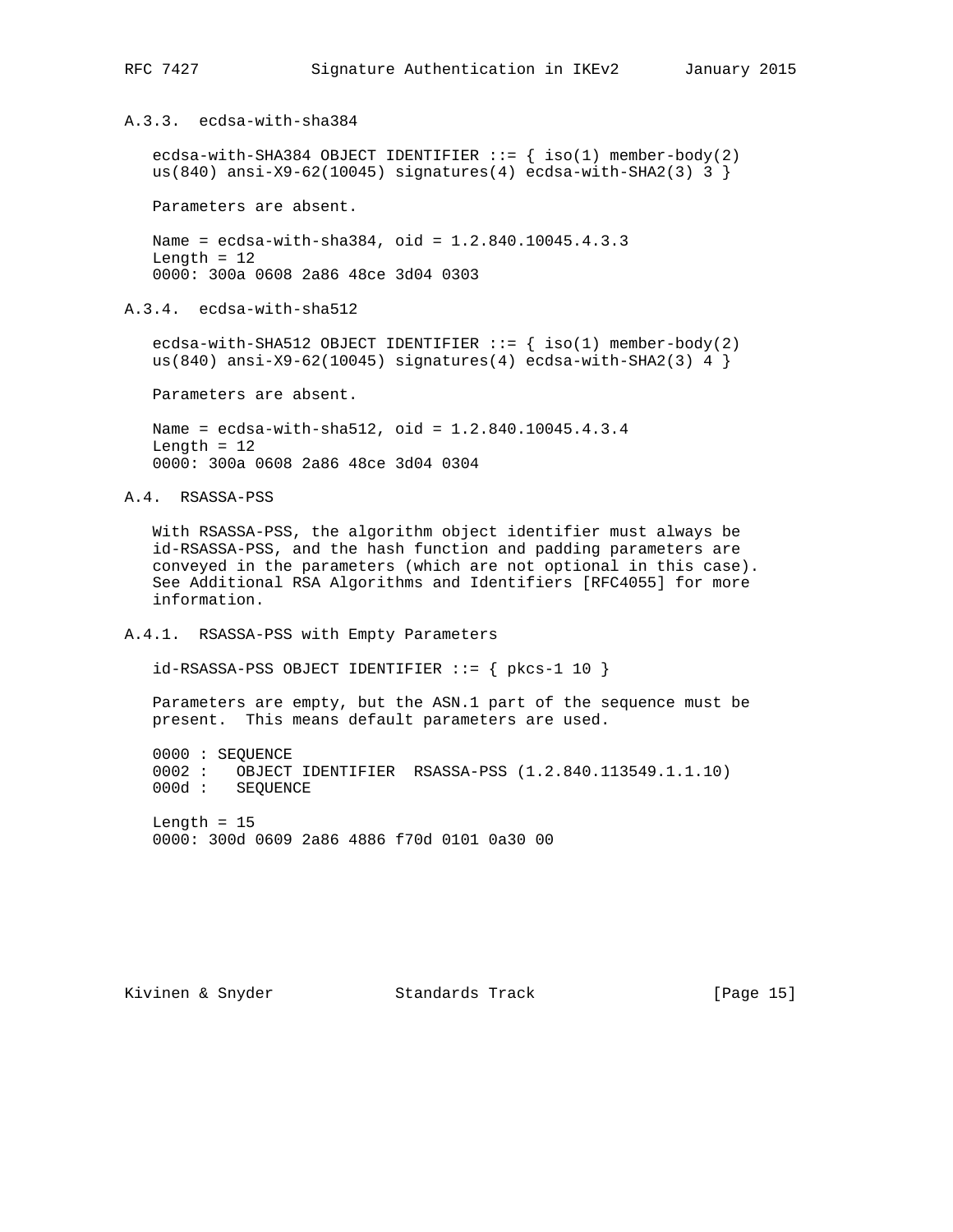# A.4.2. RSASSA-PSS with Default Parameters

 $id$ -RSASSA-PSS OBJECT IDENTIFIER  $::=$  {  $pkcs-1$  10 }

 Here the parameters are present and contain the default parameters, i.e., hashAlgorithm of SHA-1, maskGenAlgorithm of mgf1SHA1, saltLength of 20, and trailerField of 1.

| 0000 : SEQUENCE                                             |  |
|-------------------------------------------------------------|--|
| 0002 : OBJECT IDENTIFIER RSASSA-PSS (1.2.840.113549.1.1.10) |  |
| 000d: SEQUENCE                                              |  |
| $000f$ :<br>CONTEXT 0                                       |  |
| $0011$ :<br>SEQUENCE                                        |  |
| 0013 :<br>OBJECT IDENTIFIER id-shal (1.3.14.3.2.26)         |  |
| $001a$ :<br>NULL                                            |  |
| 001c: CONTEXT 1                                             |  |
| $001e$ :<br>SEQUENCE                                        |  |
| $0020$ :<br>OBJECT IDENTIFIER 1.2.840.113549.1.1.8          |  |
| $002b$ :<br>SEQUENCE                                        |  |
| $002d$ :<br>OBJECT IDENTIFIER id-shal (1.3.14.3.2.26)       |  |
| 0034 :<br>NULL                                              |  |
| $0036:$ CONTEXT 2                                           |  |
| 0038:<br>$INTEGER$ $0x14$ (5 bits)                          |  |
| 003b: CONTEXT 3                                             |  |
| $003d$ :<br>$INTER \quad 0x1 (1 bits)$                      |  |
|                                                             |  |
| Name = RSASSA-PSS with default parameters,                  |  |
| $oid = 1.2.840.113549.1.1.10$                               |  |
| Length = $64$                                               |  |
| 0000: 303e 0609 2a86 4886 f70d 0101 0a30 31a0               |  |
| 0010: 0b30 0906 052b 0e03 021a 0500 a118 3016               |  |
| 0020: 0609 2a86 4886 f70d 0101 0830 0906 052b               |  |
| 0030: 0e03 021a 0500 a203 0201 14a3 0302 0101               |  |

Kivinen & Snyder Standards Track [Page 16]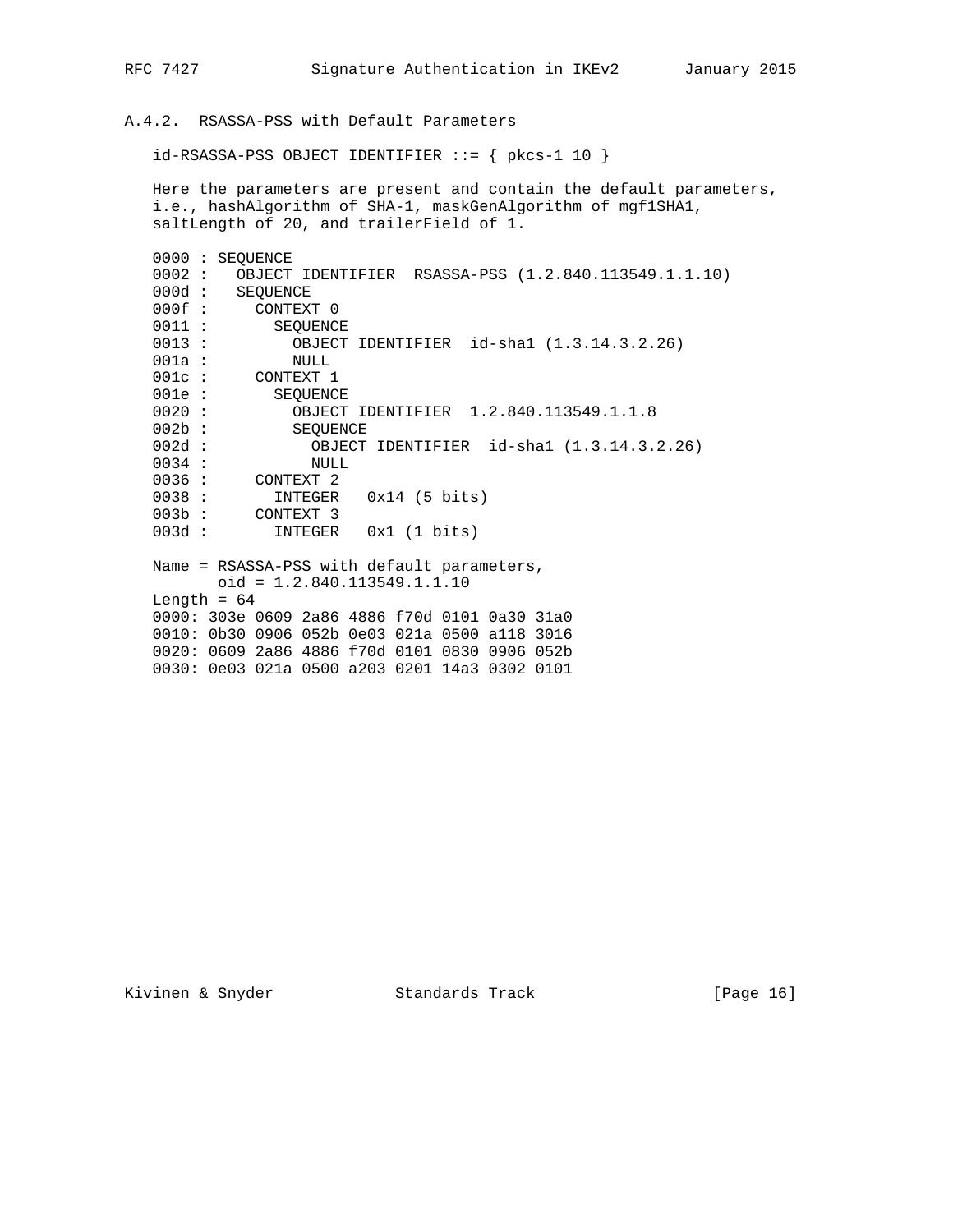## A.4.3. RSASSA-PSS with SHA-256

 $id-RSASSA-PSS$  OBJECT IDENTIFIER  $::=$  {  $pkcs-1$  10 }

 Here the parameters are present and contain hashAlgorithm of SHA-256, maskGenAlgorithm of SHA-256, saltLength of 32, and trailerField of 1.

| 0000:    | SEOUENCE                                                     |
|----------|--------------------------------------------------------------|
| 0002 :   | RSASSA-PSS $(1.2.840.113549.1.1.10)$<br>OBJECT IDENTIFIER    |
| $000d$ : | SEOUENCE                                                     |
| $000f$ : | CONTEXT 0                                                    |
| 0011 :   | SEOUENCE                                                     |
| 0013 :   | $id$ -sha256 $(2.16.840.1.101.3.4.2.1)$<br>OBJECT IDENTIFIER |
| $001e$ : | NULL                                                         |
| $0020$ : | CONTEXT 1                                                    |
| 0022 :   | <b>SEOUENCE</b>                                              |
| $0024$ : | OBJECT IDENTIFIER 1.2.840.113549.1.1.8                       |
| $002f$ : | SEOUENCE                                                     |
| 0031 :   | OBJECT IDENTIFIER id-sha256 (2.16.840.1.101.3.4.2.1)         |
| $003c$ : | NULL                                                         |
| 003e :   | CONTEXT <sub>2</sub>                                         |
| $0040$ : | $0x20$ (6 bits)<br>INTEGER                                   |
| 0043 :   | CONTEXT 3                                                    |
| 0045 :   | $0x1$ $(1 \text{ bits})$<br>INTEGER                          |

 Name = RSASSA-PSS with sha-256, oid = 1.2.840.113549.1.1.10 Length =  $72$  0000: 3046 0609 2a86 4886 f70d 0101 0a30 39a0 0010: 0f30 0d06 0960 8648 0165 0304 0201 0500 0020: a11c 301a 0609 2a86 4886 f70d 0101 0830 0030: 0d06 0960 8648 0165 0304 0201 0500 a203 0040: 0201 20a3 0302 0101

Appendix B. IKEv2 Payload Example

B.1. sha1WithRSAEncryption

The IKEv2 AUTH payload would start like this:

 00000000: NN00 00LL 0e00 0000 0f30 0d06 092a 8648 00000010: 86f7 0d01 0105 0500 ....

Where the NN will be the next payload type (i.e., the value depends on the next payload after this Authentication payload), the LL will be the length of this payload, and after the sha1WithRSAEncryption ASN.1 block (15 bytes) there will be the actual signature, which is omitted here.

Kivinen & Snyder Standards Track [Page 17]